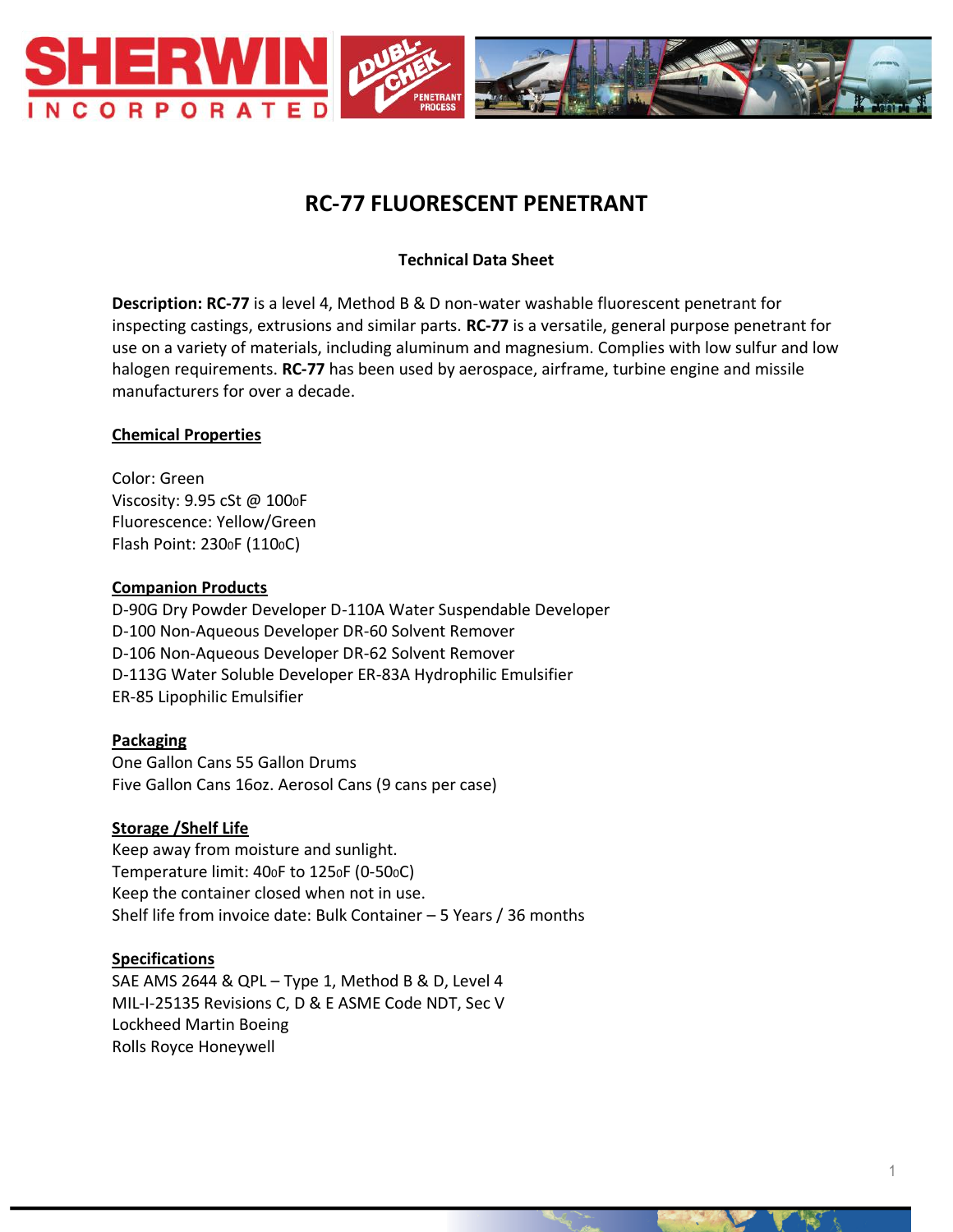

Turbomeca Airbus General Electric Northrop Grumman MTU Pratt & Whitney FPM

#### **Special Features**

- 1. Low to near zero background for assured indication visibility.
- 2. Sharp, precise flaw indication for rapid interpretation.
- 3. Excellent electrostatic spray capability.
- 4. Long material tank life due to formula stability and non-volatility.
- 5. Low material consumption (low drag out) due to low viscosity.
- 6. Clean, odorless product, vapor free atmosphere.

## **Instructions**

**Note:** These instructions describe the basic process, but they may need to be amended by the user to comply with applicable specification and/or inspection criteria provided by the contracting agency.

1. **Application:** Apply **RC-77** only to clean, dry surfaces by spraying, flowing, brushing or dipping.

2. **Dwell Time:** A 10 minute dwell time is suggested, although in many cases five minutes will suffice. When particularly tight cracks are suspected, or the part is especially critical, the dwell time may be extended to 30 minutes, or longer. Allow the penetrant to drain from the part surface back into the penetrant tank to conserve material.

## 3. **Removal**:

## **A) Hydrophilic Dip Method**

a) Pre wash: Following the dwell, use a plain water rinse to remove most of the undrained penetrant from the surface. Use a coarse spray of ambient temperature water.

b) Immersion: Immerse and agitate the part in 20-30% hydrophilic emulsifier solution. Immersion time and agitation time will vary with part geometry and surface condition.

c) Rinse: Remove the part from the tank; clean with a coarse, plain water spray.

## **B) Hydrophilic Spray Method**

a) Wash: Following the dwell, use an inject of 0.1 to 5.0% emulsifier solution to wash the excess penetrant from the part surface. Time and solution concentrations will vary with part geometry and surface conditions.

b) Rinse: Use a coarse plain water spray to remove all traces the emulsified penetrant.